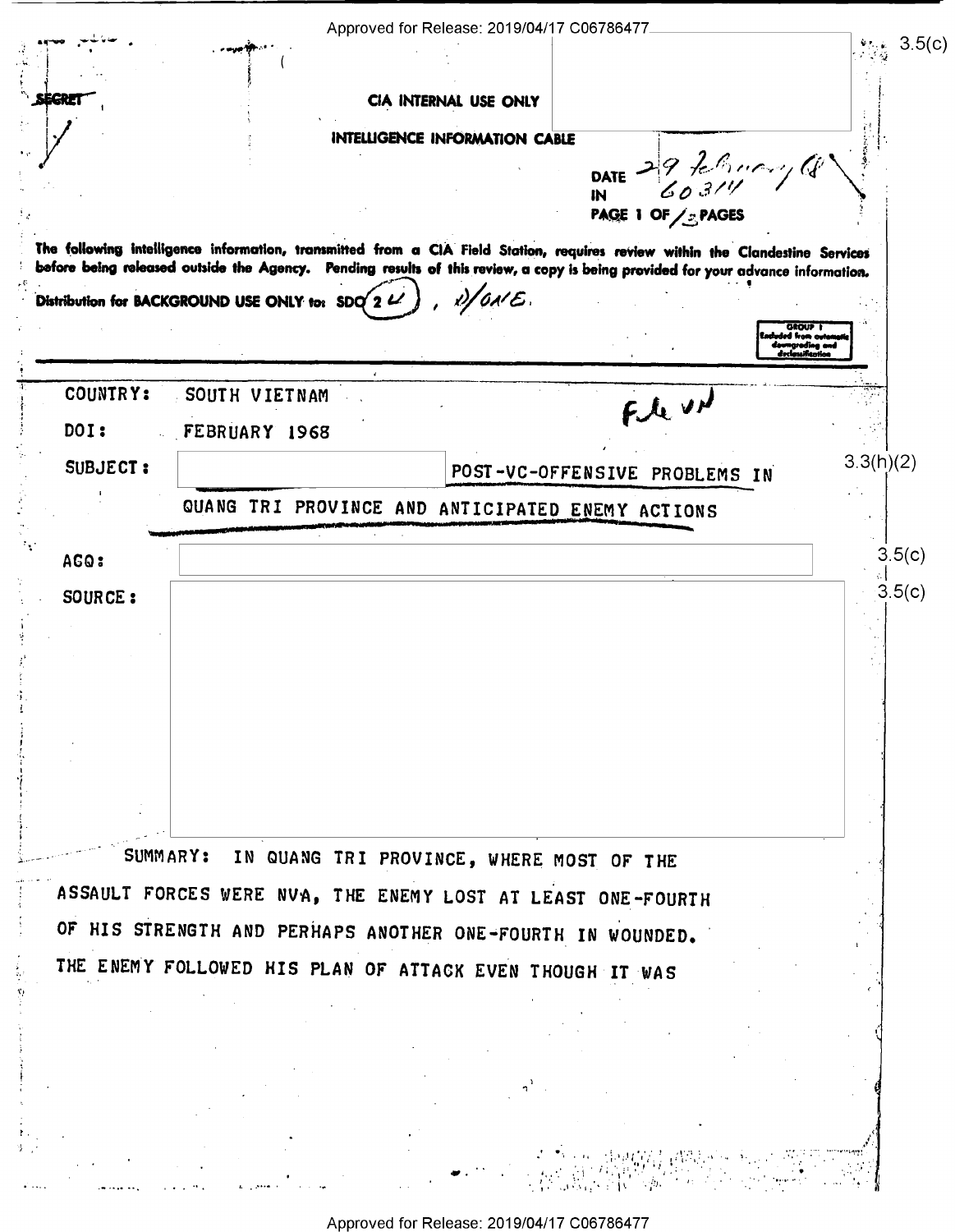$-107634$ **TDCS** PAGE 2 OF/3 PAGES (dissem controls)

OBVIOUS HE HAD FAILED TO ACCOMPLISH HIS OBJECTIVES. MOST ALLIED COMMANDERS WERE WELL PREPARED TO MEET THE ATTACK WHEN IT CAME. WITH VERY FEW EXCEPTIONS GVN OFFICIALS AND ARVN PERFORMED WELL. THE PEOPLE REUSED TO RALLY TO THE ENEMY AND IN MANY CASES FOUGHT BACK. BY 15 FEBRUARY MOST OFFICES OF THE PROVINCE ADMINISTRATION WERE OPEN AND FUNCTIONING. THE ENEMY'S MOVE INTO FORMER RD PRIORITY AREAS IS REGRETTABLE. THE REFUGEE PROBLEM ADDED TO THE RECOVER<sup>Y</sup>-RECONSTRUCTION EFFORT THAT LIES AHEAD WILL ADVERSELY AFFECT THE 1968 PACIFICATION EFFORT. A SECOND VC/NVA ATTACK IN QUANG TRI NOW SEEMS LESS OF A POSSIBILITY, AT LEAST IN THE NEAR FUTURE, THAN IT DID THE FIRST THREE WEEKS FOLLOWING TET. THE ENEMY DOES SEEM MOTIVATED, HOWEVER, BY AN OVERWHELMING COMPULSION TO ACHIEVE A QUICK AND STARTLING VICTORY. ALTHOUGH THE ENEMY SAW AN OPPORTUNITY IN HUE, HE WILL SOONER OR LATER TIRE OF THE HUE STRUGGLE AND DRIVE AT SOME OTHER TARGET FOR A QUICK PSYCHOLIGICAL VICTORY, WHICH COULD BE A PRELUDE TO NEGOTIATIONS. KHE SANH IS THE MOST OBVIOUS OPPORTUNITY. BECAUSE OF U.S. AIR AND FIRE POWER HE PROBABLY WOULD BE FORCED TO USE AIR POWER AS WELL AS TANKS. WHEN THIS

Approved for Release: 2019/04/17 C06786

ų.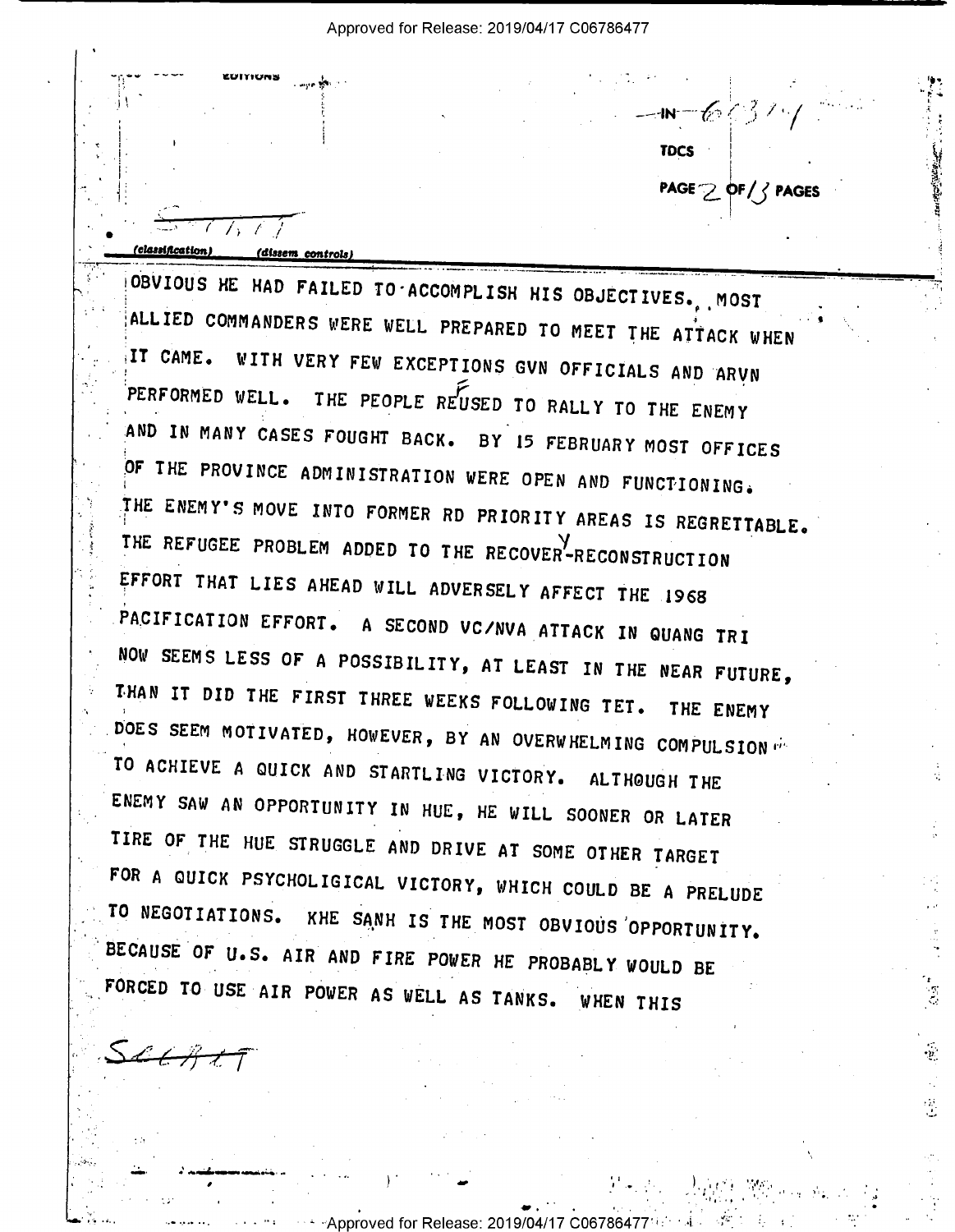$\mathbb{I} \cup \{ \mathcal{I} \mid \mathcal{I} \mid \mathcal{I} \}$  in  $\mathbb{I} \cup \{ \mathcal{I} \mid \mathcal{I} \}$ 

<sup>A</sup>A T'

t

PAGE  $2$  OF  $\ell$  PAGES

**.** 

 $\blacksquare$ 

..; .5;  $\sim$ 

 $\mathcal{F}_\mathcal{F}$  . q

"Y1!-if

' 'z  $\cdot$   $\cdot$ 

l

÷.

If  $\mathcal{O}(\mathcal{O})$  and  $\mathcal{O}(\mathcal{O})$  and  $\mathcal{O}(\mathcal{O})$ 

The state of the state of the state of the state of the state of the state of the state of the state of the state of the state of the state of the state of the state of the state of the state of the state of the state of t

 $\frac{1}{\sqrt{2}}$ 

 $\frac{1}{\text{classification}}$  (dissem controls)  $\alpha$  , and the set of the set of the set of the set of the set of the set of the set of the set of the set of the set of the set of the set of the set of the set of the set of the set of the set of the set of the set of t HAPPENS HE WILL IN REALITY BE ESCALATING THE WAR. WHETHER HE IS READY AND WILLING TO DO SO IS OPEN TO QUESTION. THE CHARACTER OF THE TET OFFENSIVE INDICATED THE ENEMY. WAS.MORE INTERESTED IN A QUICK END TO THE WAR. MOST ALLIED COMMANDERS FEEL THAT THE VC MUST EFFECTIVELY BLOCK ALLIED CAPABILITY TO REINFORCE AND RESUPPLY COMBAT ELEMENTS IF HE WANTS TO MOUNT A SUCCESSFUL ATTACK IN QUANG TRI. THE **ENEMY DOES HAVE THE CAPABILITY TO REACH VIRTUALLY ALL ALLIED** BASES ON ROUTE NO. 9 AND EASTWARD TO CUA VIET WITH ARTILLERY. THE ENEMY HAS BEEN MORE ADEPT AT PROPAGANDAIZING-THE PEOPLE THAN THE ALLIERS. HE HAS CONTINUED TO OPERATE AMONG THE STRAINED TO REMOVE THE PEOPLE AS REFUGEES. THE ENEMY NEEDS TO SUBSTITUTE A SYSTEM OF HIS OWN FOR THE PRESENT SYSTEM--WRECK GVN HAMLET AND VILLAGE INSTITUTIONS, LAND-USE SYSTEMS AND CULTURAL AND ECONOMIC TAPROOTS. THE OUTLOOK IN QUANG PEOPLE, TO SUCH AN EXTENT THAT ALLIES HAVE BEEN CON-TRI IS THAT THE ENEMY WILL RESIST VIGOROUSLY ALLIED EFFORTS . .  $\overline{a}$  . The substitution of the second and the second  $\overline{a}$  and  $\overline{a}$  and  $\overline{a}$ TO PERMANENTLY REESTABLISH RD SECURITY. HE WILL STEP UP HIS ATTACKS AGAINST BASES AND LINES OF COMMUNICATIONS AS A MATTER OF GENERAL POLICY, IF NOT AS A PRELUDE TO A SECOND

 $\frac{1}{\sqrt{2}}$ 

 $5.66$   $300$ 

'

. . . . . *.* 

r.' '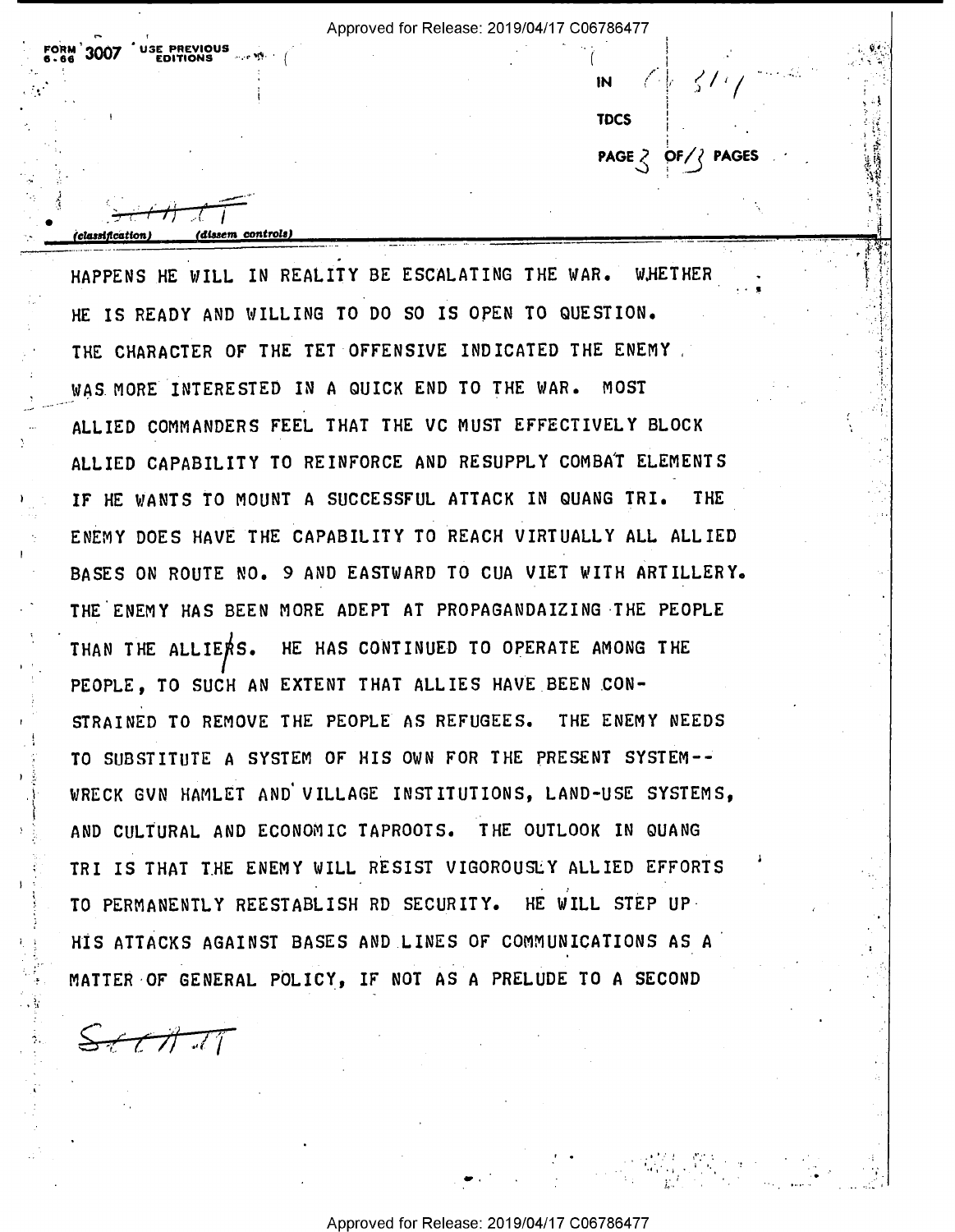. \_ \_ .-» gcmslflmtm) fdl-sum controls) <sup>I</sup>\_\_ > \_\_\_ \_

 $IN$  603/4  $\blacksquare$ PAGE  $\frac{C}{J}$  OF  $\frac{C}{J}$  PAGES

 $\cdot$ 

I

-

 $\sum_{i=1}^n$ 

3'I""'|H'-'H::0'\:'MW'.' » .-

v s

 $\cdots$ an. '

- -

 $\cdot$  .

- <sup>1</sup>

. A

 $-$ 

T'({'Y\_'!—'\_"" ' ' ' ' ' ' 7 """"""%\_\_"\_""\_\_\_,' <sup>I</sup>I u u OFFENSIVE. HE PROBABLY WILL TRY TO HANG ONTO TO HUE AND/OR. THE ENVIRONS OF HUE. HE MAY IN DESPERATION TRY TO TAKE KHE SANH TO EMBARRASS THE U.S. WAR EFFORT. HAVING LOST FACE, AND WITH COMMUNIST CHINA'S BACKING AND URGING, THE ENEMY MAY BE HEEDLESS OF THE ESCALATION FACTOR. IF THAT IS THE CASE THE ALLIES HAVE A NEW FACTOR TO WORRY ABOUT.' END SUMMARY. 1. THE NATURE AND THE EFFECT OF THE ENEMY'S SO-CALLED TET OFFENSIVE IN OUANG TRI PROVINCE APPEARED TO BE VERY MUCH LIKE "WHAT HAPPENED IN MOST PROVINCES UP AND DOWN THE COUNTRY. THERE WERE SOME SIGNIFICANT DIFFERENCES HOWEVER. FOR EXAMPLE, MOST OF THE ALLIED COMMANDERS IN-PROVINCE CORRECTLY DIAGNOSED THE ENEMY'S INTENT IN ADVANCE AND WERE WELL PREPARED TO MEET THE ATTACKS WHEN THEY CAME. AS A RESULT THE ENEMY LOST AT LEAST ONE—FOURTH OF HIS TOTAL MILITARY STRENGTH IN THE QUANG TRI LOWLANDS AND ANOTHER FOURTH MAY HAVE BEEN WOUNDED. IN QUANG TRI THE ASSAULT FORCES WERE MOSTLY REGULAR NVA UNITS, NOT VC. AS WAS THE CASE IN MANY PROVINCES, THE ENEMY'S PLAN WAS INCORRECT IN CONCEPT AND FAULTY IN EXECUTION. IN QUANG TRI HE TELEGRAPHED HIS PUNCH IN MANY WAYS AND HE FAILED TO ACHIEVE A COORDINATED EFFORT WHICH WOULD HAVE 1 \_ , - - ' ' GIVEN HIM A MUCH GREATER SHOCK EFFECT. IN FACT THE ENEMY COM-

 $\cdot$  . \_ . r...' 1-  $\sim$  $\epsilon'$  I  $\mathcal{L}_\text{eff}$ 

' .'..-L-.-" -.J.;2:.. \_ .

.  $\mathbb{R}$   $\mathbb{R}$   $\mathbb{R}$ 

 $\sim$   $\sim$   $\sim$ 

..'-.

 $\sum_{i=1}^n$ 

 $\bar{a}$ ,  $\bar{a}$  $\lambda$ 

 $I^{\text{OR}}$  $\phantom{I^{\text{OR}}}_{\text{OR}}$  3007. USE PREVIOUS

577 N A V

"I

 $\mathbb{P}^1$  .  $\mathbb{P}^1$ 

. v

 $\left(\begin{array}{c} \cdot \end{array}\right)$ .

 $\circ$ 

 $\bigcirc$ 

 $\bigcap$ 

 $\mathcal{O}$ 

 $\mathcal{O}$ .

 $\circ$ 

 $\heartsuit$ 

 $\mathbb{C}^+$ 

 $\mathbb{C}^{\mathbb{Z}}$ 

.{;

 $\mathbb{C}^{\mathbb{Z}}$ 

. . . . .,. \_, . . 4..-. L .--..\_| . = Approved for Release: 2019/02717 C06786477.».' <sup>A</sup> - - <sup>1</sup> - ,. I .' - '

. | \_|.. \_ .

 $\prime$ 

 $\mathcal{N} = \mathcal{N}$  , which is the set of  $\mathcal{N} = \mathcal{N}$  , where  $\mathcal{N} = \mathcal{N}$ 

'

 $\mathbb{H}^1$  . The second contribution of  $\mathbb{H}^1$  and  $\mathbb{H}^1$  are all  $\mathbb{H}^1$  and  $\mathbb{H}^1$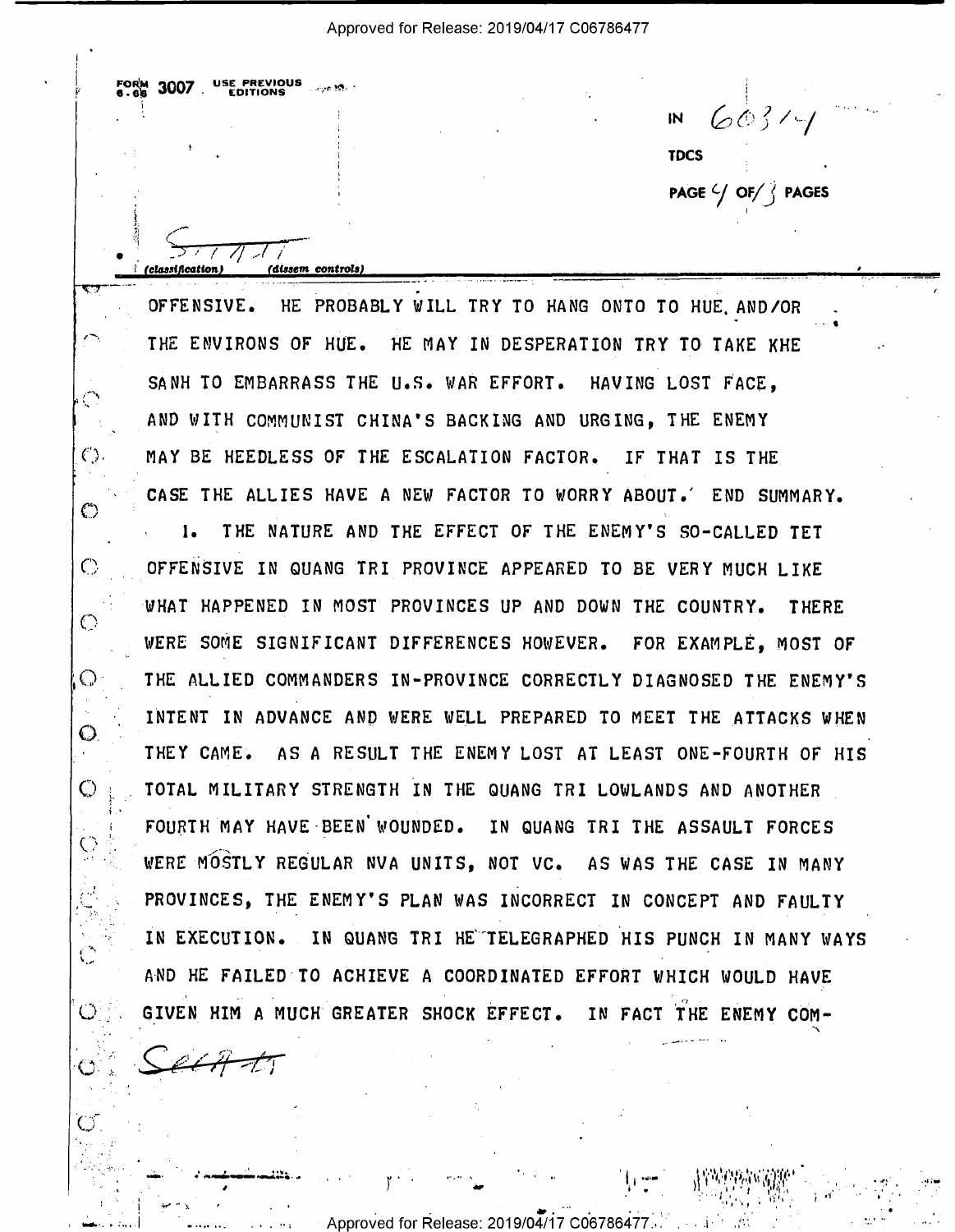Approved for Release: 2019/04/17 C06786477  $1 - 66.514$ **TDCS**  $PAGE \n\searrow \n\text{PF} / \n\text{PAGES}$ *(classification* em controls

PULSIVELY FOLLOWED HIS PLAN OF ATTACK IN QUANG TRI EVEN THOUGH IT WAS OBVIOUS THAT HE HAD FAILED TO ACCOMPLISH HIS PRELIMINARY OB-JECTIVES OF CUTTING OUR LINES OF COMMUNICATIONS AND NEUTRALIZING OUR COMBAT BASES.

IT WAS OBVIOUS THAT THE ENEMY EXPECTED A GREATER RESPONSE  $2.1$ FROM THE PEOPLE THAN HE RECEIVED. THE PEOPLE NOT ONLY REFUSED TO RANLY TO THE ENEMY'S SIDE, IN MANY CASES THE COURAGEOUSLY FOUGHT THE PERFORMANCES OF MANY POPULAR FORCE/REGIONAL FORCE (PF/ BACK. ALTHOUGH MANY OF RF) AND RD GROUPS WERE ESPECIALLY NOTEWORTHY. THESE UNITS WERE REDEPLOYED TO MORE SECURE AREAS AS THE ENEMY'S ATTACK UNFOLDED, OTHERS WERE LEFT IN POSITION TO FIGHT, AND FIGHT IN SOME AREAS THE RURAL PEOPLE REFUSED FOOD TO FORAGING THEY DID.

NVA SOLDIERS.

THE PEOPLE WERE

 $3.3(h)(2)$ 

 $3.3(h)(2)$ 

STILL PROVINDING TIMELY INFORMATION DESPITE THE SHARP INCREASE IN THE NUMBER OF ENEMY TROOPS IN THEIR MIDST AND DESPITE THE INTENSE ENEMY PSYWAR EFFORT THAT ACCOMPANIED HIS BATTLE EFFORT.

 $\frac{\partial}{\partial t}$ 

21 25 240 11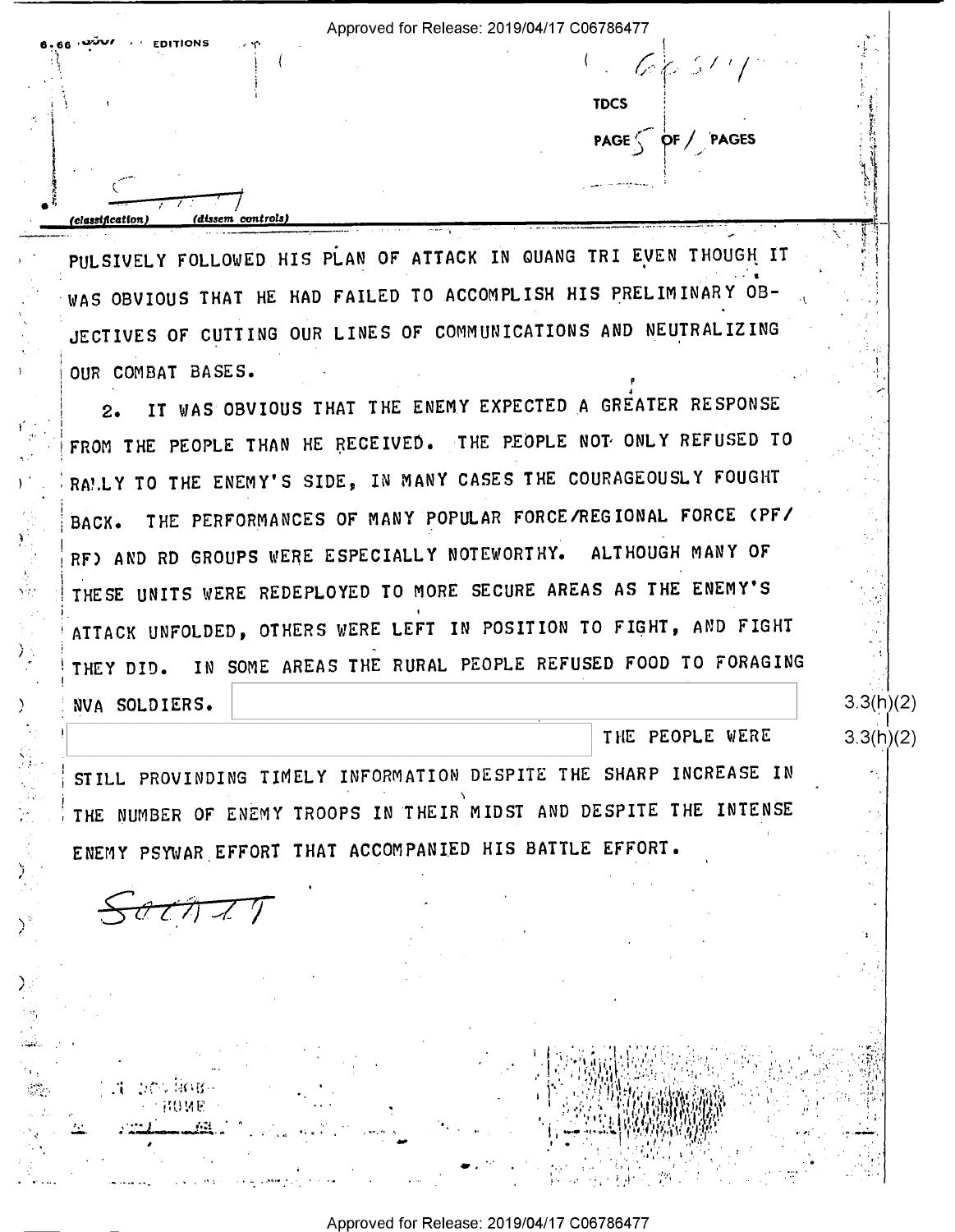SF<del>C'T</del>

 $\bigcap$ 

 $\overline{C}$ 

 $\bigcirc$ 

Ο

 $\mathcal{L}^{\text{max}}$ Э

 $\circ$ 

 $\bigcirc$ 

 $\circledcirc$ 

 $\circ$ 

Ő

<del>SECRE</del>

(dissem controls

 $60314 \overline{M}$ **TDCS** PAGE  $\angle$  OF/3 PAGES

NO GVN OFFICIAL IN QUANG TRI DESERTED HIS POST OR OTHER- $3.$ WISE PROVED TO BE A TRAITOR OR A COWARD. THE CHIEF BUDDHIST PRIEST IN QUANG TRI, THICH THIEN BINH, WAS DEMONSTRABLY PRO-GVN THROUGHOUT THE EMERGENCY PERIOD. ONLY THE PROVINCE CHIEF, LIEUTENANT COLONEL NGUYEN AM, APPEARED TO BE SHOCKED TO A POINT OF TOTAL INEFFECTIVE-NESS AT THE HEIGHT OF THE ENEMY ATTACK, BUT HIS BURDEN WAS PICKED UP BY THE REST OF HIS STAFF AND BY HIS AMERICAN ADVISORS. THE COMBINATION OF THE TET OFFENSIVE AND THE TET HOLIDAY PREVENTED THE PROVINCE ADMINISTRATIVE MACHINERY FROM FUNCTIONING FULLY FOR SEVERAL DAYS AFTER THE EMERGENCY ABATED. BY 15 FEBRUARY, HOWEVER, MOST OFFICES WERE OPEN AND FUNCTIONING. FORTUNATELY THE SOCIAL WELFARE AND REFUGEE SERVICES WERE ON THE JOB THROUGHOUT THE MEER-GENCY PERIOD. THEY FUNCTIONED VERY WILL INDEED.

THE MOST DISCOURAGING SFACTOR FROM THE FREE WORLD'S STAND- $\Lambda$ . POINT WAS THE PARALYSIS WHICH GRIPPED THE IST ARVN REGIMENT. **THIS** FOUR-BATTALION REGIMENT SUFFERED ONLY LIGHT CASUALTIES DURING THE ATTACK BUT THEY FAILED TO SEIZE THE OPPORTUNITY TO EXPLOIT THEIR ADVANTAGE AFTER THE ENEMY WAS REPULSED WITH HEAVY LOSSES. THIS, COUPLED WITH AN ALMOST COMPLETE ALLIED PSYWAR BREAKDOWN IN THE RURAL AREAS, PERMITTED THE ENEMY TO MOVE INTO THE POWER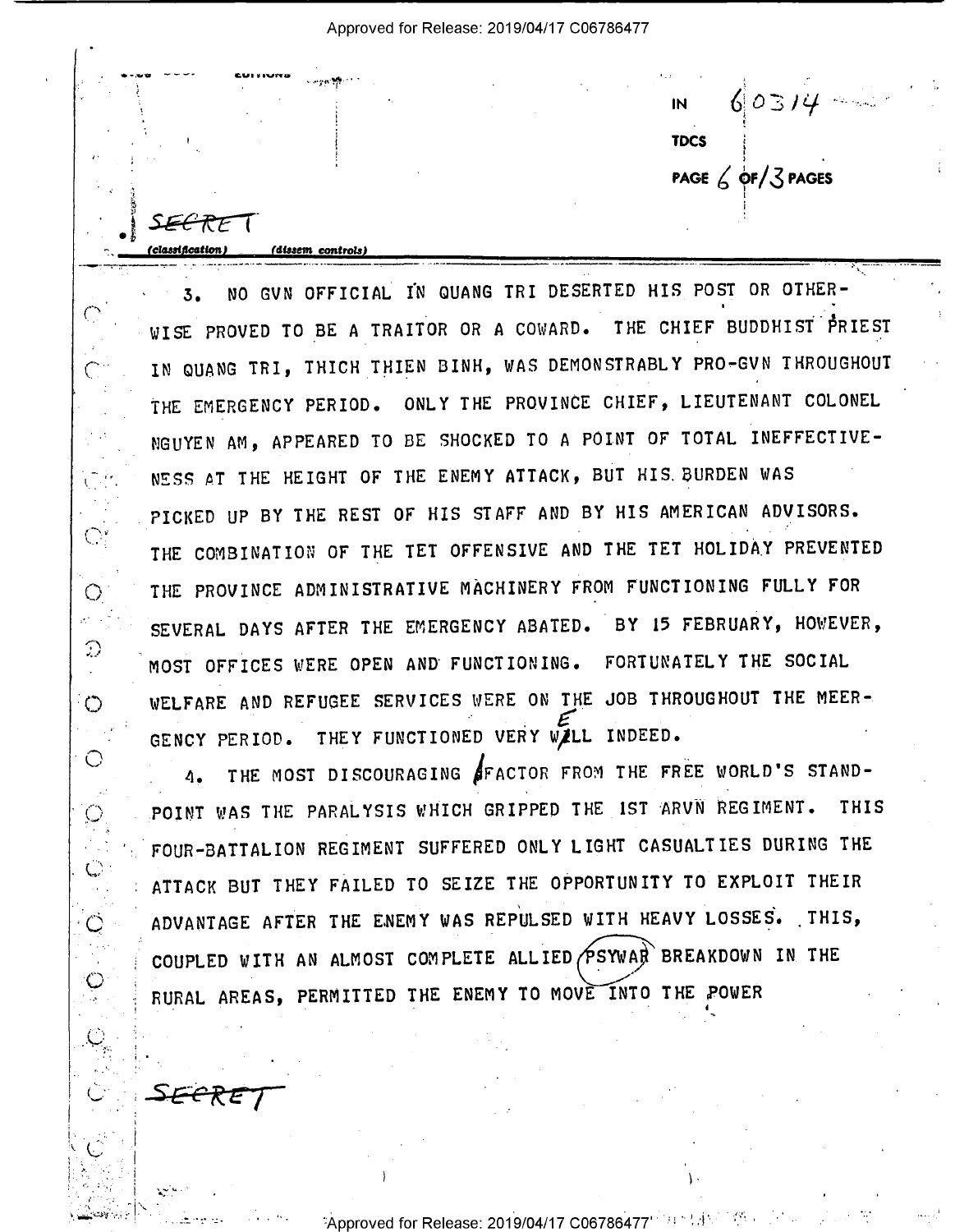<del>SLC K</del>E

(dissem controls)

 $3007$   $%$  USE PREVIOUS

 $\overline{M}$ どうする **TDCS** PAGE  $\bigvee$  OF  $\bigwedge$  PAGES

VACHIM IN THE FORMER RD PRIORITY AREA IN QUANG TRI PROVINCE. THERE WERE SEVERAL INSTANCES OF ENEMY-GENERATED BLACK 5. PROPAGANDA PLOYS. A RADIO BROADCASTING STATION PURPORTING TO BE AN OFFICIAL GVN OUTLET STATED ON DIFFERENT OCCASIONS THAT GENERAL VIEN HAD BEEN CAPTURED BY THE AN QUANG BUDDHISTS IN SAIGON WHO HAD PUBLICLY GONE OVER TO THE VIET CONG; THAT AMERICAN B-52S HAD BOMBED HUE; THAT THE AMERICANS WERE PULLING OUT OF THE WAR/AND OPTING FOR A COALITION GOVERNMENT AND THAT NEGOTIATIONS WERE IM-MINENT, WHICH WOULD PROBABLY RESULT IN THE CEDING OF QUANG TRI AND THUA THIEN PROVINCES TO NORTH VIETNAM. IN THE RURAL AREAS THE ENEMY REPEATEDLY TOLD THE POPULACE THAT KHE SANH HAD FALLEN AND THAT HUE WAS IN VC HANDS. STORIES OF ARVN, POLICE, AND RF/PF MASS DESERTIONS TO THE ENEMY WERE ALSO BRUTED ABOUT. (COMMENT: LINH QUANG VIEN IS INTERIOR MINISTER; CAO VAN VIEN IS JGS CHIEF.)

INTERESTINGLY ENOUGH THE PEOPLE WE USUALLY CONSIDER TO  $6.$ BE THE ELITE IN THIS PROVINCE SEEMED TO BE MORE AFFECTED BY RUMORS THAN THE COMMON FOLK. THE COMMANDER OF THE IST ARVN REGIMENT IN FACT PUBLICLY CHASTISED THE AMERICAN MILITARY'S RESPONSE TO THE ENEMY'S CHALLENGE. HE SIMMERED DOWN LATER, BUT AT TIMES OTHER GVN OFFICIALS SEEMED TO BE DEEPLY DEPRESSED AND VOMEWHAT UNREASONABLE

SECRET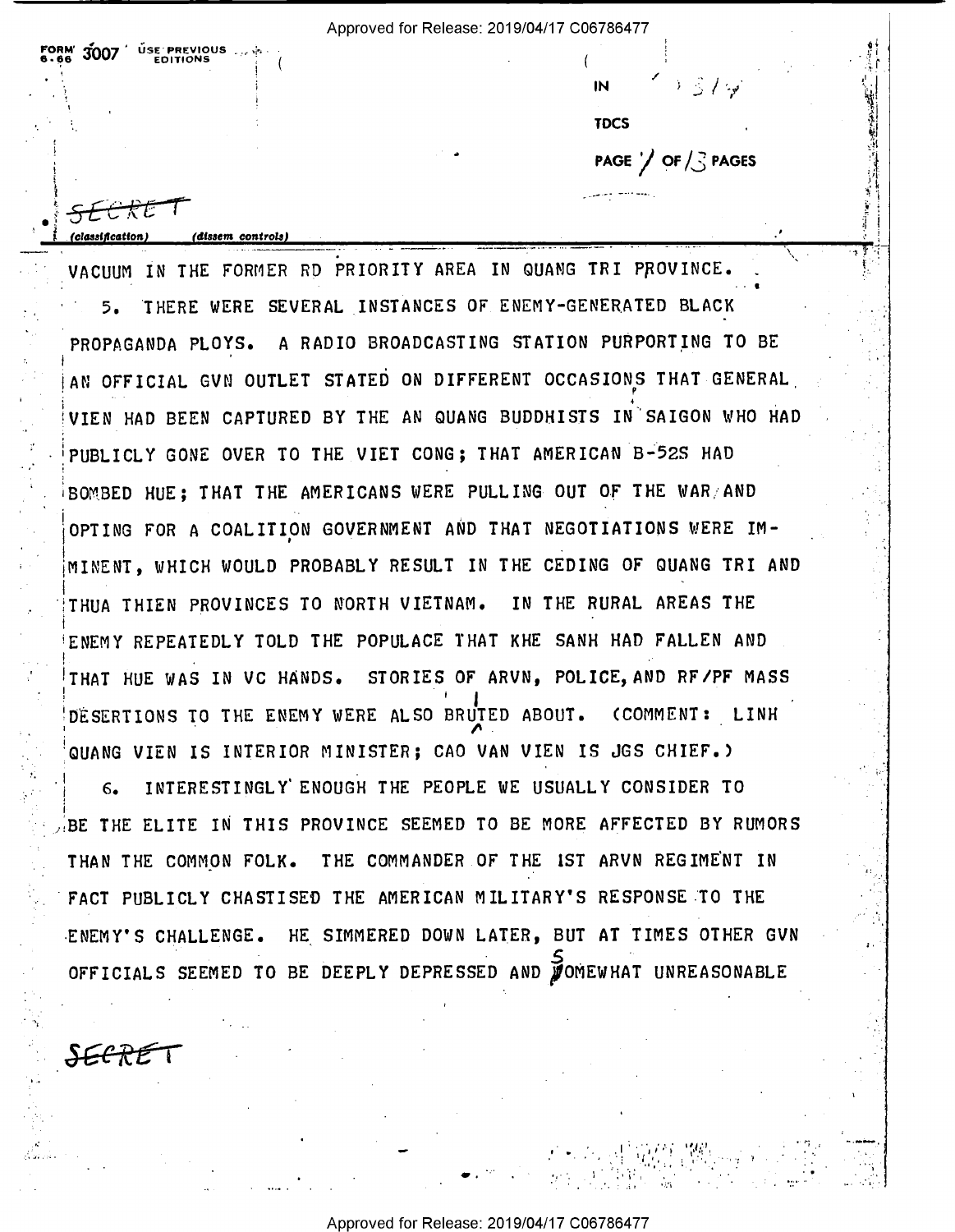$3007$   $\degree$  EDITIONS T  $IN$   $60314$  $\mathbb{R}^2$  and  $\mathbb{R}^2$  and  $\mathbb{R}^2$  and  $\mathbb{R}^2$  and  $\mathbb{R}^2$  and  $\mathbb{R}^2$  and  $\mathbb{R}^2$  and  $\mathbb{R}^2$  and  $\mathbb{R}^2$  and  $\mathbb{R}^2$  and  $\mathbb{R}^2$  and  $\mathbb{R}^2$  and  $\mathbb{R}^2$  and  $\mathbb{R}^2$  and  $\mathbb{R}^2$  . The same state  $\overline{9}$  10  $\overline{1}$  10  $\overline{1}$  10  $\overline{1}$  10  $\overline{1}$  10  $\overline{1}$  10  $\overline{1}$  10  $\overline{1}$  10  $\overline{1}$  10  $\overline{1}$  10  $\overline{1}$  10  $\overline{1}$  10  $\overline{1}$  10  $\overline{1}$  10  $\overline{1}$  10  $\overline{1}$  10  $\overline{1}$  10  $\mathbf{TDCS}$   $\mathbf{C}$ 1  $PAGE \ \overline{\text{2}} \ \text{DF} / \text{3} \ \text{PAGES}$ . 'J urn-»  $JEERE$ 

۰.

5

. . \_I\_\_ N \_\_\_\_\_V\_\_\_\_\_\_\_\_\_\_\_\_\_\_ \_\_\_\_\_\_\_\_\_\_\_\_\_ \_\_\_\_\_\_\_\_\_\_\_\_\_\_\_, - \_\_ \_\_. I \_  $\begin{array}{c}\n\bullet \\
\bullet \\
\hline\n\end{array}$ (classification) (dissem controls)<br>
IN THEIR ATTITUDES. THE HUE SITUATION AFFECTED MANY OFFICIALS WHO HAD FRIENDS AND RELATIVES IN THAT BESIEGED CITY. THE VORTEX OF POWER AND CULTURE WHICH DESCENDS FROM HUE TO THIS PROVINCE WAS SUDDENLY AND COMPLETELY WIPED OUT, OR SO IT SEEMED TO THE OFFICIALS IN OUANG TRI. IT WAS LAMENTABLE BUT NOT SURPRISING, THEREFORE, TO FIND ARVN COMMANDERS ESPECIALLY IN A STATE OF SHOCK. BY 25 FEBRUARY SOME ASPECTS OF NORMALCY HAD RETURNED AND AN EFFORT, STILL RELATIVELY FEEBLE, WAS BEING MADE TO GET ON WITH RECOVERY AND PACIFICATION.

7. THE REFUGEE PROBLEM IN OUANG TRI AS A DIRECT RESULT OF THE TET OFFENSIVE WAS NOT SEVERE, BUT THE REFUGEE POPULATION OGENERATED AS A RESULT OF PRE-TET AND POST-TET MILITARY OPERATIONS, ESPECIALLY IN HUONG HOA (KHE SANH) AND CAM LO DISTRICTS, HAS BEEN CONSIDERABLE. APPROXIMATELY 14,000 NEW REFUGEES WERE EXPECTED.  $\delta$ 'THE CARE AND FEEDING OF THESE PEOPLE COMMANDED A GOOD PROPORTION OF THE STAFFS OF BOTH CORDS AND THE GVN AND WILL CONTINUE TO DO SO FOR SOME TIME. THE REFUGEE PROBLEM ADDED TO THE RECOVERY-RE-BUILDING EFFORT WHICH LIES AHEAD PROBABLY WILL ADVERSELY AFFECT  $\ddot{\phantom{0}}$ THE 1968 PACIFICATION EFFORT IN QUANG TRI. ' '

8. THE SECOND ATTACK ON QUANG TRI CITY, WHICH, DURING THE FIRST THREE WEEKS OF FEBRUARY, SEEMED INEVITABLE AND IMMINENT,

SEERP

 $\curvearrowright$  .

-i-——'

.

 $\mathcal{L}_{\mathcal{L}}$ 

 $\bigcirc$ 

O

.'

 $\bigcirc$ 

I

cr-

 $\mathbb{C}$ 

r

 $\ddotsc$ I,

v

M

u

.

<u>classification)</u>

(dissem controls)

. The contract of the contract of the contract of the contract of the contract of the contract of the contract of the contract of the contract of the contract of the contract of the contract of the contract of the contrac

>

, where  $Y$  is a subsequent of  $Y$  is a subsequent of  $Y$  , and  $Y$  is a subsequent of  $Y$  is a subsequent of  $Y$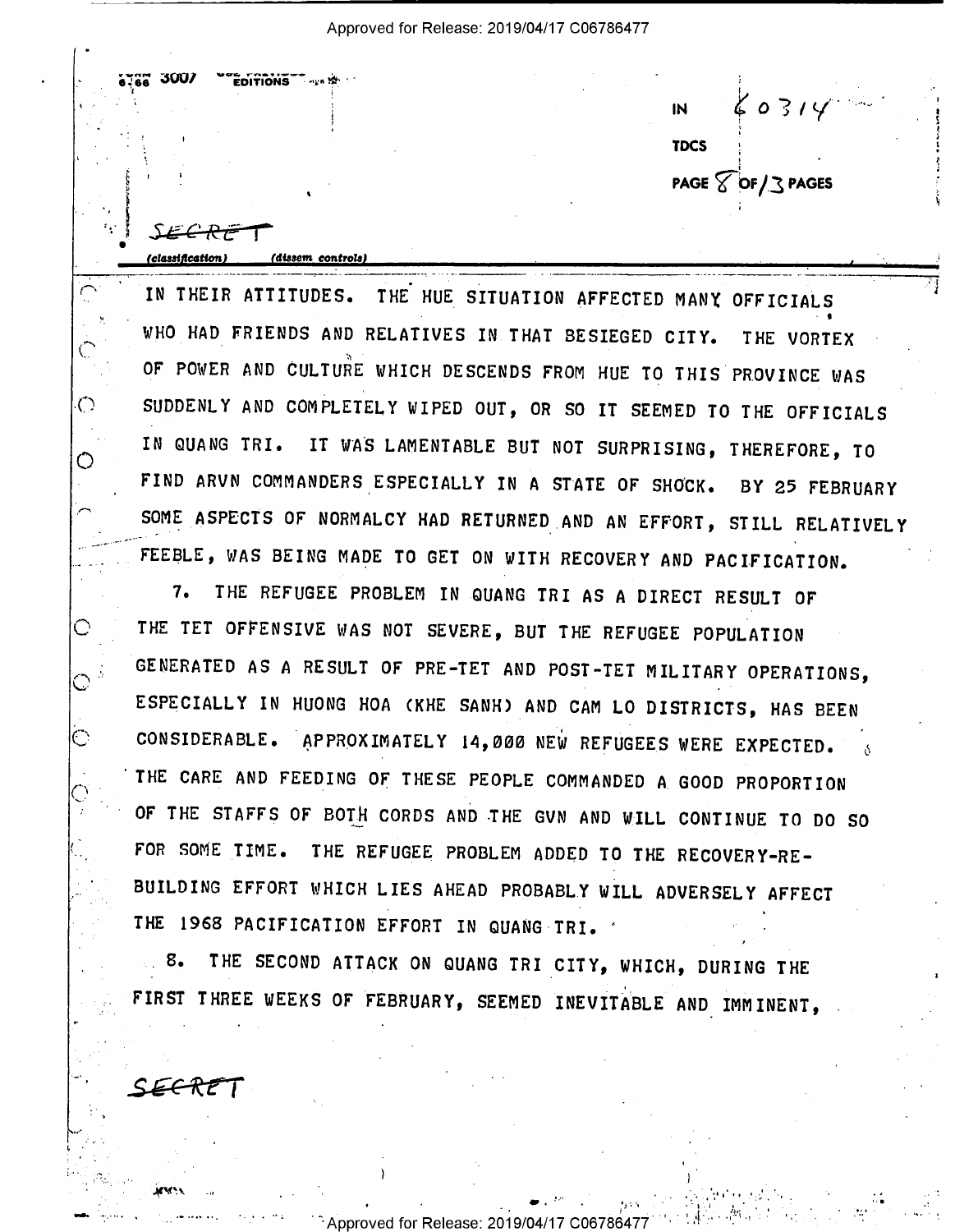In the contract of the contract of the contract of the contract of the contract of the contract of the contract of the contract of the contract of the contract of the contract of the contract of the contract of the contra

1 September 1987

**TDCS** PAGE  $9$  of  $13$  pages -~

 $\mathbf{L}$ I 4.-. =

11. .v, .  $\mathbf{v}$ .  $=$ 

, . v; ,h '1. T .u

F3}!

-.

. .

classification) fdlsscm controls] .

下亡

1 1 S I' .- <sup>3</sup>  $\blacksquare$  '

\

r \

) ('-

 $\mathbf{r}$ ,

\

**a<sup>l</sup>eg JUV/ EDITIONS** ~##<sup>#</sup>

NOW SEEMS TO BE LESS OF A POSSIBILITY – AT LEAST IN THE NEAR FUTURE.  $\begin{bmatrix} \bullet & \bullet & \bullet \\ \bullet & \bullet & \bullet & \bullet \end{bmatrix}$ THE ENEMY APPARENTLY COMMITTED THE BULK OF HIS AVAILABLE FORCES IN THIS AREA TO THE TET OFFENSIVE. WHEN THAT FAILED, HE SAW AN OPPORTUNITY IN HUE AND SHIFTED SOME FORCES, THE 8l2TH AND THE 95TH  $\frac{O}{N}$ .  $\frac{O}{N}$ NVA REGIMENTS, TO THUA THIEN. IT DOES NOT NUW SEEM LIKELY THAT HE CAN REINFORCE HIS TROOPS IN AND AROUND HUE SOON ENOUGH. THE ENEMY DOES SEEM TO BE MOTIVATED HOWEVER, BY AN OVERWHELMING COM-PULSION TO ACHIEVE A QUICK AND STARTLING VICTORY. HE THEREFORE MAY THROW GOOD MONEY AFTER BAD, GAMBLING ON WEAKENING OF OUR RE-  $\sim$   $\sim$   $\sim$   $\sim$   $\sim$   $\sim$   $\sim$   $\sim$ SOLVE TO HOLD HUE. SOONER OR LATER THE ENEMY IS BOUND TO TIRE OF THE HUE STRUGGLE AND IN A LEMMING-LIKE FASHION DRIVE AT SOME OTHER TARGET FOR A QUICK PSYCHOLOGICAL VICTORY WHICH COULD BE A PRELUDE TO NEGOTIATIONS FAVORABLE TO THE NFLSV. '

r 9. THE MOST OBVIOUS OPPORTUNITY OPEN TO HIM IS AT KHE SANH. ALTHOUGH KHE SANH NO'LONGER HAS ANY POLITICAL VALUE VIS-A-VIS THE GVN, IT HAS ASSUMED AN IMAGE GREATER THAN IT DESERVES IN,TERMS OF U.S. MILITARY PRESTIGE IN VIETNAM. IT IS STILL, THEN, A,LEGITIMATE TARGET IN HANOI'S EYES. THE ENEMY NO LONGER HAS THE ELEMENT OF SURPRISE WORKING FOR HIM IN KHE SANH. HE MUST REALIZE THAT WHEN HE BEGINS HIS ASSAULT ON\_KHE SANH HE WILL PROBABLY BE HIT ON THE

, at  $\alpha$  is the limit of the limit of the limit of the limit of the limit of  $\alpha$  is the limit of  $\alpha$ 

.--- .. - ;. "' " '. - U. . -. . .

\_ .I W - »\_ -J1,..,5§,H¢<-:

SEERET

 $1/\sqrt{L}$ 

Y

: if  $\mathcal{U} = \{ \mathcal{U}_1, \mathcal{U}_2, \ldots, \mathcal{U}_n \}$ 

\_ |.- .

'

 $\cdot$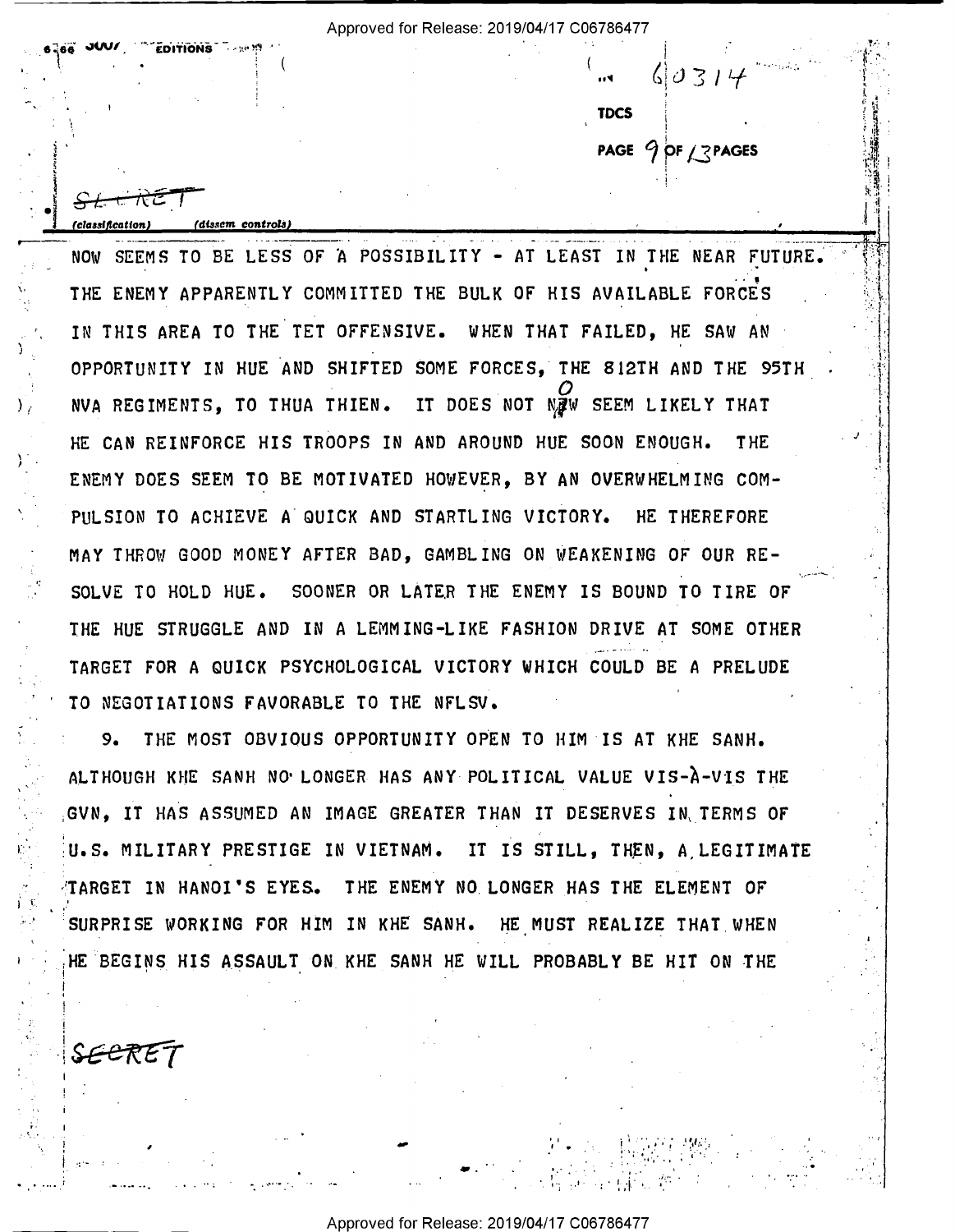**SE PREVIOUS**<br>EDITIONS 3007  $60314$ **IN TDCS** PAGE / OPF / 3 PAGES dissem controls)

FLANKS AND REAR BY ELEMENTS OF TWO AIR-MOBILE U.S. DIVISIONS AND MASSIVE AIR AND ARTILLERY BOMBARDMENTS. AT KHE SANH THE ENEMY DOES HAVE SHORT SUPPLY LINES AND FAVORABLE TERRAIN. TO TIP THE SCALES IN THE ENEMY'S FAVOR, HOWEVER, THE ENEMY WILL PROBABLY BE FORCED TO USE TACTICAL AIR AS WELL AS ARMOR. **WHEN THIS HAPPENS** THE ENEMY PROBABLY REALIZES HE WILL IN REALITY BE ESCALATING THE WAR ANOTHER NOTCH. WHETHER HE IS READY AND WILLING TO DO SO IS OPEN TO QUESTION.

دمني

 $\mathcal{C}$ 

 $\mathcal{S}_\alpha$ 

 $_{\mathbb{C}}$ 

 $\bigcirc$ 

 $\mathcal{C}^{\mathbb{Z}}$ 

 $\mathbf{C}$ .

 $\bigodot^{-1}$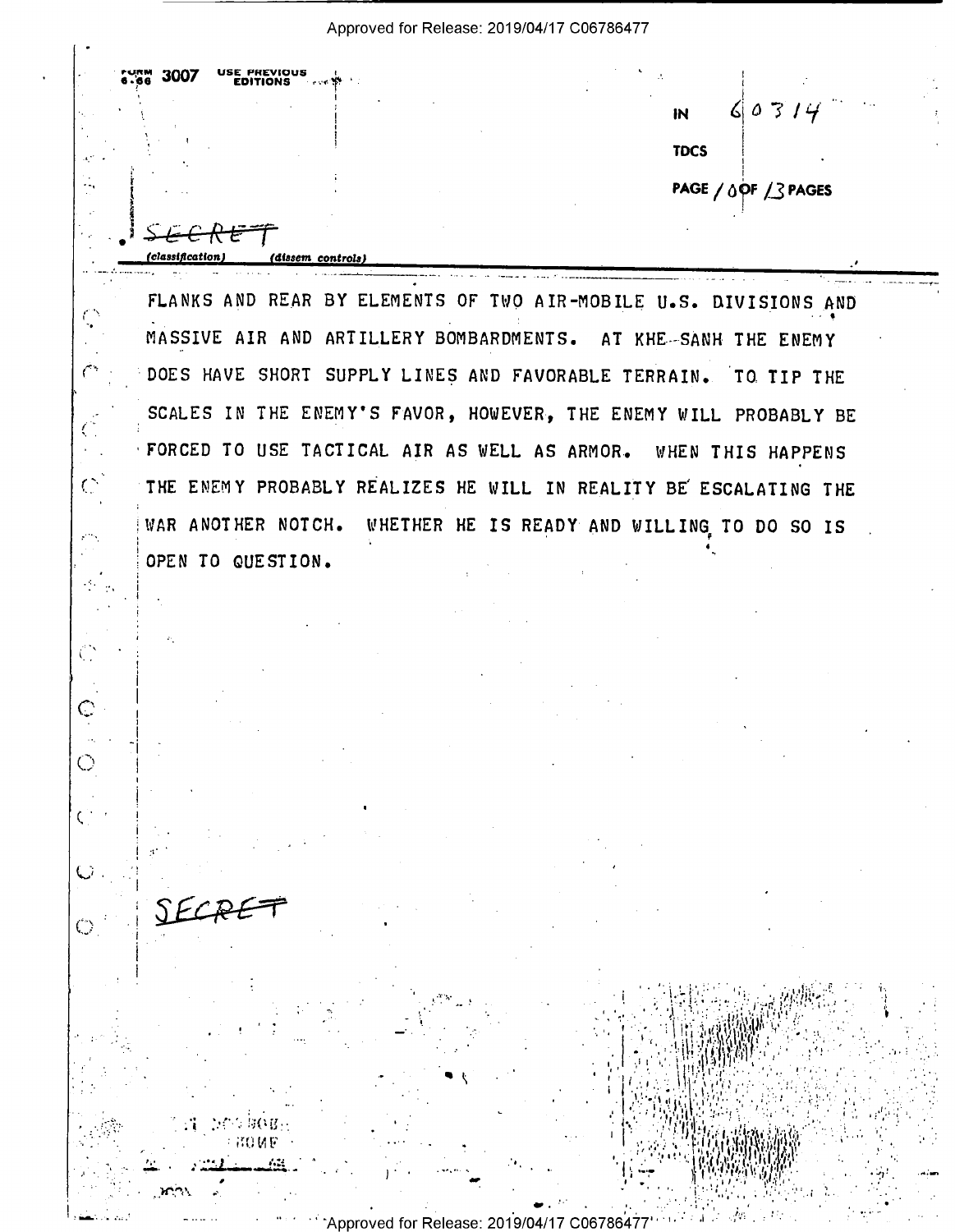**EDITIONS** 

SEERE

**TDCS PAGE // OF / PAGES** 

THE CHARACTER OF THE TET OFFENSIVE, HOWEVER, INDICATED  $10 -$ THAT THE ENEMY WAS MORE INTERESTED IN A QUICK END TO THE WAR, NOT. THE MUCH-HERALDED SECOND WAVE OF ATTACKS ON CITIES AN ESCALATION. AND TOWNS IN VIET NAM WILL BE MUCH HARDER FOR THE ENEMY TO BRING OFF BECAUSE THE FIRST ATTACK WAS SO EXPENSIVE FOR HIM. HE SUFFERED GRIEVOUS LOSSES IN MANPOWER AND SUPPLIES. GUERRILLAS AND VC CADRES WHO HELPED HIM IN ALL PHASES (LOGISTICS, INTELLIGENCE, AND GUIDES) HAVE BEEN HURT. THE PEOPLE, SOME OF WHOM WERE MUGHWUMPS BEFORE, HAVE HARDENED AGAINST HIS CYNICAL AND BLOODTHIRSTY VISAGE. AND IT IS DIFFICULT TO VISUALIZE HOW THE ENEMY CAN REPEAT IN ACHIEVING TACTICAL SURPRISE. AN ANALYSIS OF THE TET OFFENSIVE WOULD PROBABLY SHOW THAT WHERE THE ENEMY DID NOT ACHIEVE THE ELEMENT OF SURPRISE, HE WAS SOUNDLY DEFEATED. THIS WAS THE DIFFERENCE IN QUANG TRI AT LEAST.

ASSUMING THAT THE ENEMY STILL WANTS TO MOUNT A SUCCESSFUL  $11.$ ATTACK IN QUANG TRI, MOST COMMANDERS FEEL THE ENEMY MUST EFFECTIVELY BLOCK ALLIED CAPABILITY TO REINFORCE AND RESUPPLY COMBAT ELEMENTS. HE MAY STILL STRIVE FOR TACTICAL SURPRISE BY SACRIFICING HIS UNDER-STRENGTH BATTALIONS NOW IN QUANG TRI IN DIVERSIONARY ATTACKS ON BASES AND CITIES FROM THE REAR, WHILE THROWING IN FRESH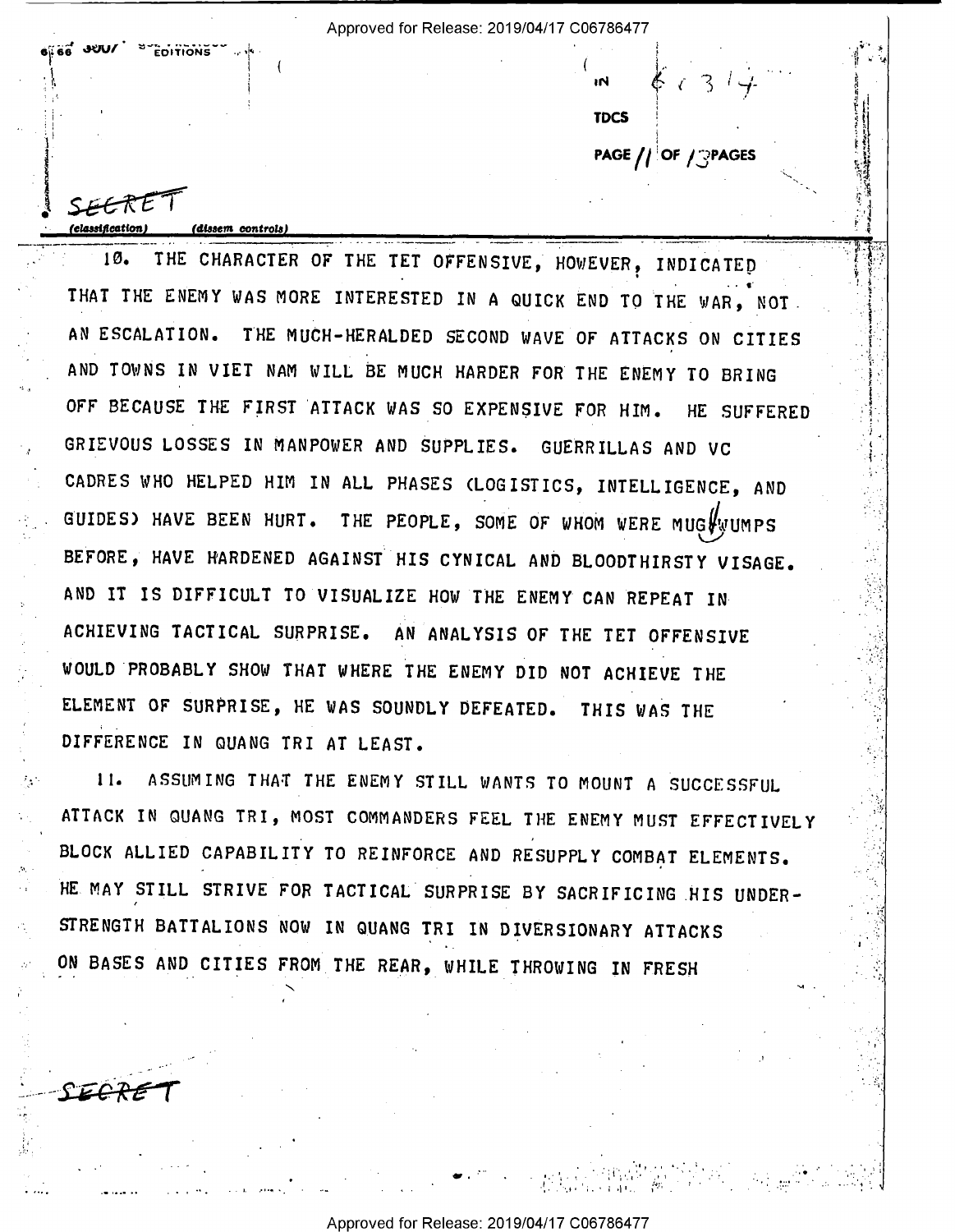$6.66$  JUU/ **ENITIONS**  $\left\langle \sqrt{31} \right\rangle$ IN. **TDCS** PAGE / 2OF / 3PAGES

TROOPS IN A MAIN EFFORT FROM THE NORTH AND WEST. THE ENEMY HAS. THE CAPABILITY TO REACH VIRTUALLY ALL ALLIED BASES ON ROUTE NO. 9 AND EASTWARD TO CUA VIET WITH ARTILLERY. A MASSIVE ARTILLERY STEGE OF THESE BASES COUPLED WITH THE GROUND TACTICS MENTIONED ABOVE COULD PROVE TROUBLESOME BUT NOT NECESSARILY CATASTROPHIC.

(dissem controls)

THERE IS A DANGER IN VIEWING THIS CAMPAIGN IN CONVENTIONAL  $12.$ MILITARY TERMS. THE ENEMY ALREADY HAS FORCED THE ALLIES IN KHE SANH AND ALONG THE DMZ TO THINK IN TERMS OF "SET PIECE" BATTLES. AFTER FORCING THE ALLIES INTO MILITARY POSTURES FOR ENGAGEMENTS OF THIS SORT. THE ENEMY THEN REVERTED TO REVOLUTIONARY WARFARE WHICH HAS TO DO MORE WITH PEOPLE AND POLITICS THAN IT DOES WITH CONVENTIONAL ARMS. THE ENEMY STILL CONTINUES TO HOLD THE RD AREA OR A GOOD PART OF IT. HE HAS BEEN MUCH MORE ADEPT IN PROPAGANDIZING THE PEOPLE THAN THE ALLIES HAVE. HE HAS CONTINUED TO OPERATE AMONG THE PEOPLE. TO SUCH AN EXTENT THAT ALLIES HAVE OFTEN BEEN CONSTRAINED TO REMOVE THE PEOPLE AS REFUGEES. THIS TENDENCY IS VIEWED BY MANY AS PACIFICATION IN REVERSE. THE ENEMY'S GOAL IS TO CREATE HAVOC AND ANARCHY - TO ELIMINATE "OUR" SYSTEM IN ORDER TO SUBSTITUTE ONE OF HIS OWN. THE ENEMY NEEDS TO WRECK GVN HAMLET AND VILLAGE INSTITUTIONS, LAND-USE SYSTEMS, AND CULTURAL AND

SECRET

Approved for Release: 2019/04/17 C067864